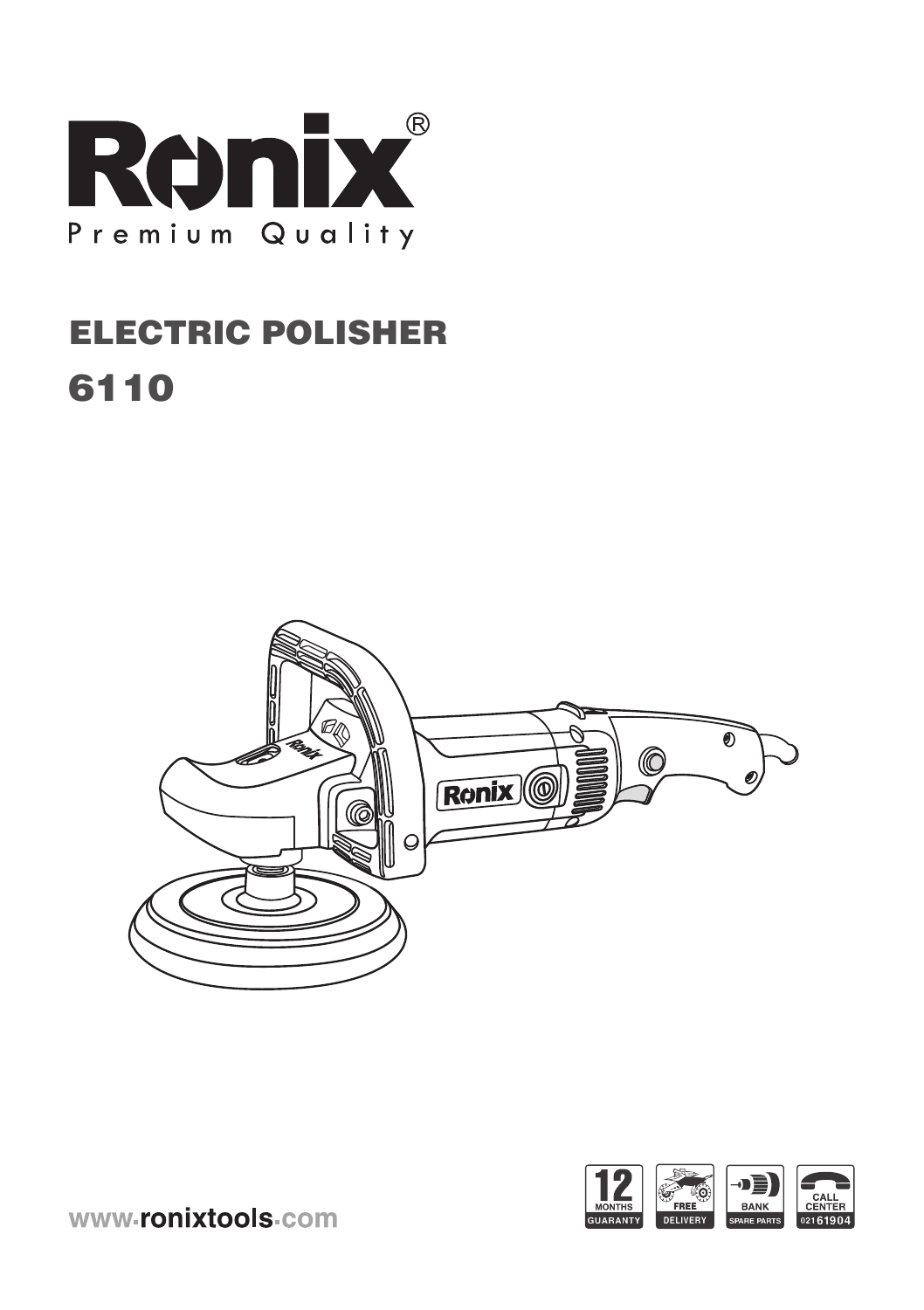

### **SPECIFICATIONS**

| Rated<br>Voltage / Frequency | 220V<br>50HZ - 60HZ                                                                                   |
|------------------------------|-------------------------------------------------------------------------------------------------------|
| Input Power                  | 1200W                                                                                                 |
| No Load speed                | 600-3000min                                                                                           |
| Wool bonnet / spindle        | 180/M14 And M16(altenrnative)                                                                         |
| Gross / Net weight           | $3.2$ Kg                                                                                              |
| Accessories                  | Carbon brush 2 pcs Hex Wrench1pc<br>Loop handle 1pc bolt 1pc<br>Operation Manual 1pc service book 1pc |

### **PARTS LIST**



Manufacturer reserves the right to change specifications without notice. Specifications may differ from country to country.

## **GENERAL SAFETY RULES**

## A WARNING!

Read and understand all instructions. Failure to follow all instructions listed below, may result in electric shock. Fire and/ or serious personal injury.

SAVE THESE INSTRUCTIONS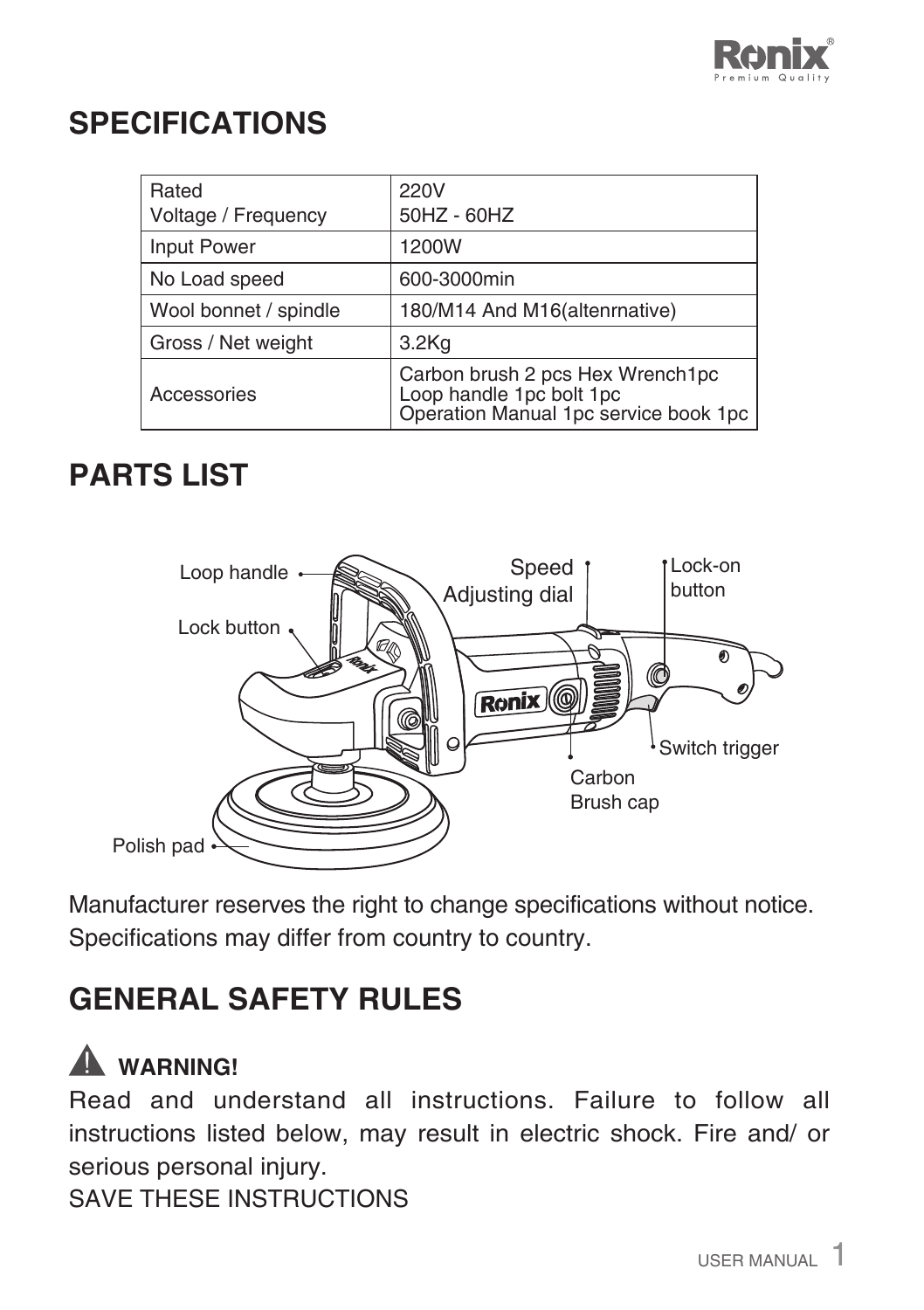

#### **.WORKS AREA**

- Keep your work area clean and well it. Cluttered benches and dark areas invite accidents.

- Do not operate power tools in explosive atmospheres, such as in the presence of flammable liquids gases, or dust. Power tools create sparks which may ignite the dust or fumes.

- Keep bystanders children and visitors away while operating a power tool, Distractions can cause you to lose control.

### **.ELECTRICAL SAFETY**

- Power tool plugs must match the outlet. Never modify the plugs in any way. Do not use any adapter plugs with earthed power tools. Unmodified plugs and matching outlets will reduce risk of electric shock. Do not change the plug in any way. Double insulation eliminates the need for the three wire grounded power cord and grounded power supply system.

- Avoid body contact with grounded surfaces such as pipes, radiators, ranges and refrigerators. This increases risk of electric shock if your body is grounded.

- Do not expose power tools to rain or wet conditions, Water entering a power tool will increase the risk of electric shock.

- Do not abuse the cord. Never use the cord to carry the tools or pull the plug from an outlet. Keep cord away from heat, oil, sharp edges or moving parts. Replace damaged cords immediately. Damaged cord increase the risk of electric shock.

- When operating a power tool outside, use an outdoor extension cord marked 'W-A" or "W". These cord are rated for outdoor use and reduce the risk of electric shock.

### **.PERSONAL SAFETY**

- Stay alert, watch what you are doing and use common sense when operating a power tool. Do not use tool while tired or medication. A moment of inattention while operating power tools may result in serious personal injury.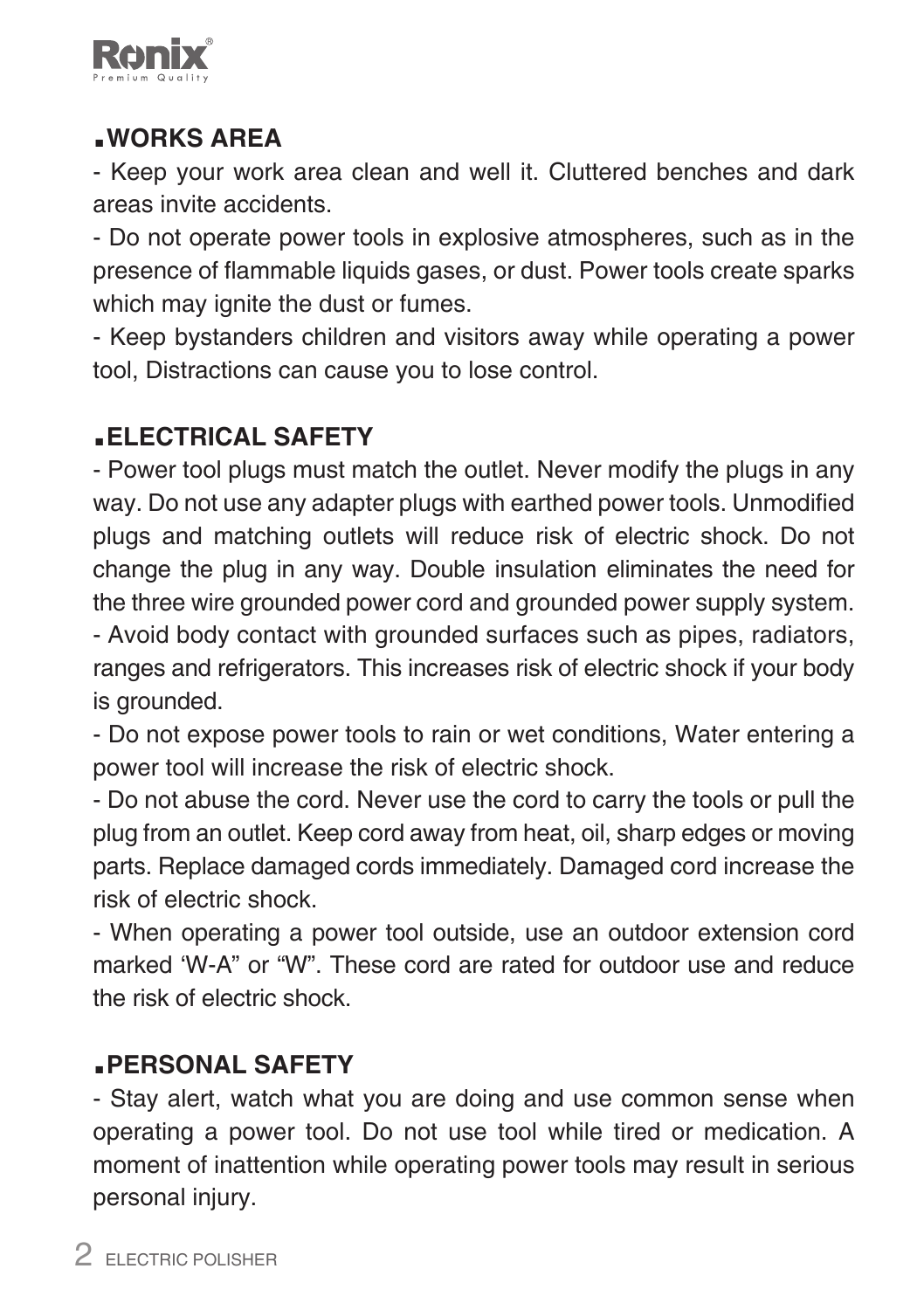

- Dress properly. Do not wear loose clothing or jewelry. Contain long hair. Keep your hair, clothing and gloves away from moving parts. Loos clothes, jewelry, or long hair can be caught in moving parts.

- Avoid accidental starting. Be sure switch is off before plugging in. Carrying tools with your finger on the switch or plugging in tools that have the switch on invites accidents.

- Remove adjusting keys or wrenches before turning the tool on. A wrench or a key that is left attached to a rotating part of the tool may result in personal injury.

- Do not overreach. Keep proper footing and balance at all times. Proper footing and balance enables better control of the tool in unexpected situations.

- Use safety equipment. Always wear eye protection. Dust mask, non-skid safety shoes, hard hat, or hearing protection must be used for appropriate conditions. Ordinary eye or sun glasses are NOT eye protection.

#### **.TOOL USE AND CARE**

- Use clamps or other practical way to secure and support the work piece to a stable platform. Holding the work by hand or against your body is unstable and may lead to loss of control.

- Do not force tool. Use the correct fool for your application. The correct tool will do the job better and safer at the rate for which it is designed.

- Do not use tool id switch does not turn it on or off. Any tool that cannot be controlled with the switch is dangerous and must be repaired.

- Disconnect the plug from the power source before making any adjustments. Changing accessories. Or storing the tool. Such preventive safety measures reduce the risk of starting the tool accidentally.

- Store idle tools out of reach of children and other untrained persons. Tools are dangerous in the hands of untrained users.

- Maintain tools with care. Keep cutting tools sharp and clean. Properly maintained tools with sharp cutting edges are less likely to bind and are easier to control.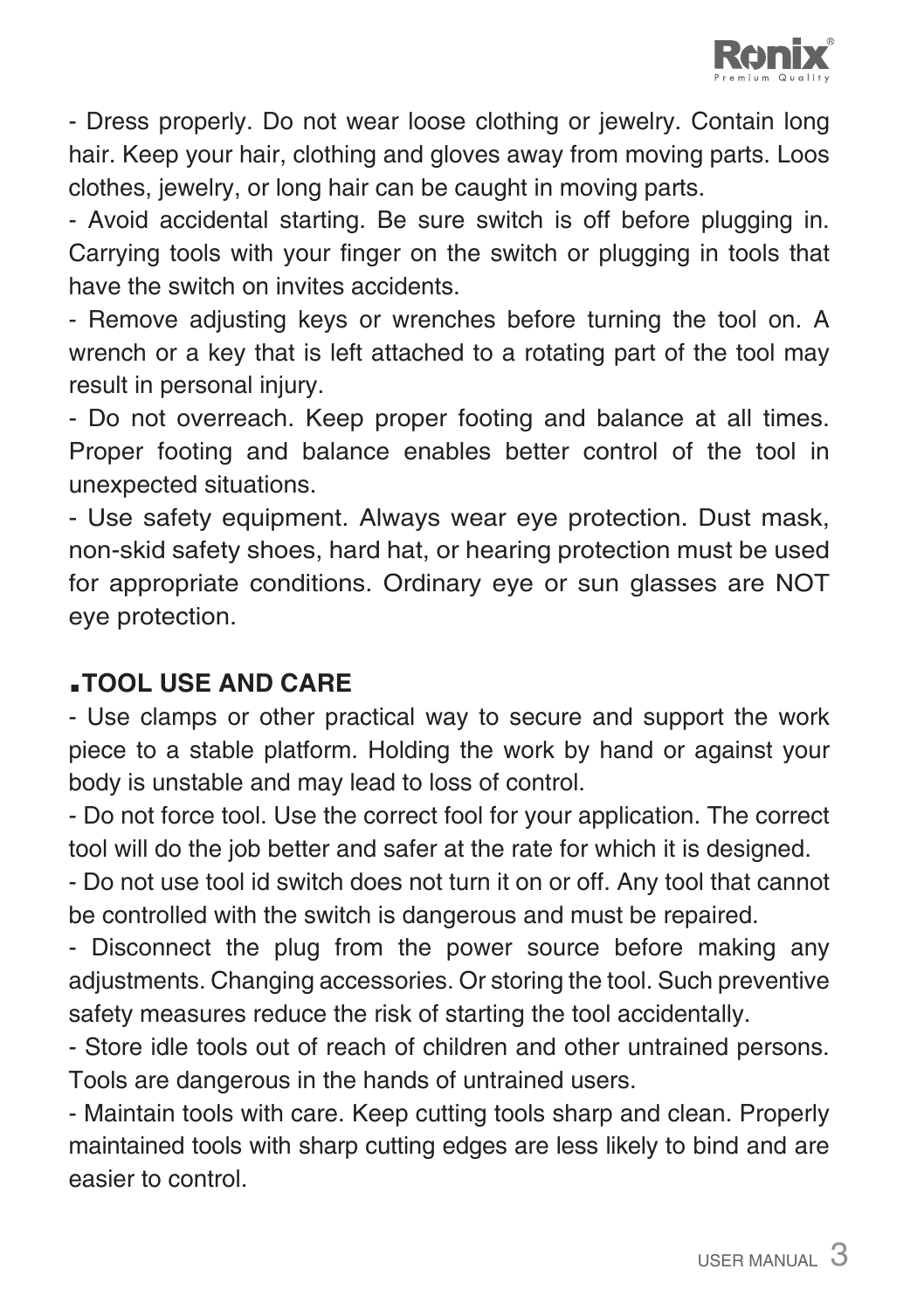

- Check for misalignment or binding of moving parts, breakage of parts, and any other condition that may affect the tools operation. If damaged, have the tool serviced before using. Many accidents are caused by poorly maintained tools.

- Use only accessories that are recommended by the manufacturer for your model. Accessories that may be suitable for one tool, may become hazardous when used on another tool.

### **.SERVICE**

- Tool service must be performed only by qualified repair personnel. Servise or maintenance performed by unqualified personnel could result in a risk of injury.

- When service a tool, use only identical replacement parts. Follow instructions in the Maintenance section of the manual. Use of unauthorized parts or failure to follow Maintenance instructions may create a risk of electric shock or injury.

### **.SPECIFIC SAFTETY RULES**

DO NOT let comfort or familiarity with product (gained from repeated use) replace strict adherence to polisher safety rules. If you use this tool unsafety or incorrectly, you can suffer serous personal injury.

- Accessories must be rated for at least the speed recommended on the tool warning label. Wheels and other accessories running over rated speed can fly apart and cause injury.

- Check the backing pad carefully for cracks, damage or deformity before operation. Replace cracked, damaged or deformed pad immediately.

- Hold tool by insulated gripping surfaces when performing and operation where the cutting tool may contact hidden wiring or its own cord. Contact with a "live" wire will make exposed metal parts of the tool "live" and shock the operator.

- Always use safety glasses or goggles, Ordinary eye or sun glasses are NOT safety glasses.

- NEVER use tool with wood cutting blades or other sawblades. Such blades when used on a polisher frequently kick and cause loss of control leading to personal injury.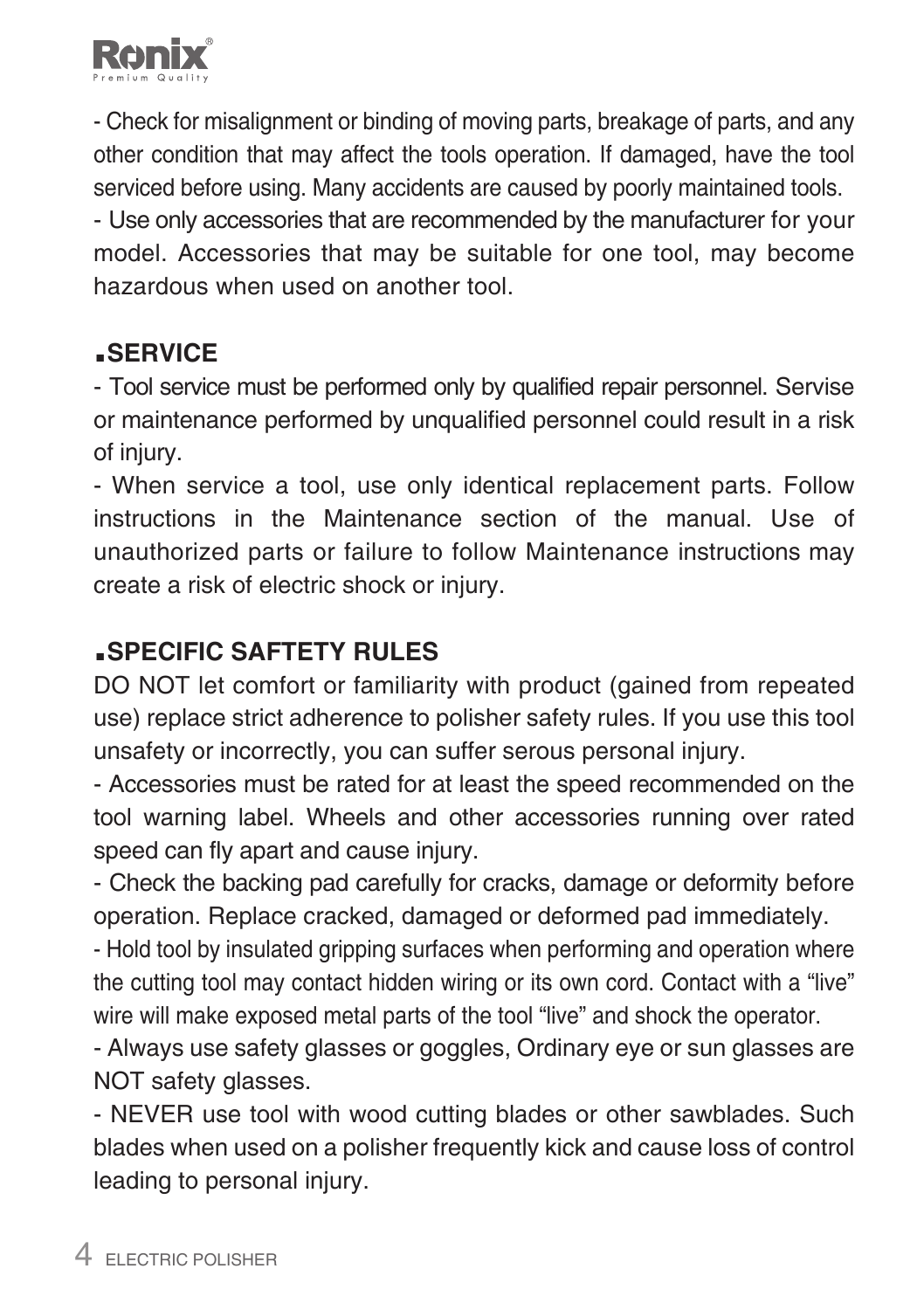

- Hold the tool firmly.

- Keep hands away from rotating parts.

- Make sure the abrasive disc or wool bonnet is not contacting the work piece before the switch is turned on.

- Check that the work piece is properly supported

- Pay attention that the wheel continues to rotate after the tool is switched off.

- When sanding metal surfaces, watch out for flying sparks. Hold the tool so that sparks fly away from you and other persons or flammable materials.

- Do not leave the tool running. Operate the tool only when hand – held.

- Do not touch the work piece immediately after operation: it may be extremely hot and could burn your skin.

- This tool has not been waterproofed, so do not use water on the work piece surface.

- Ventilate your work area adequately when you perform sanding operations.

- Use of this tool to sand some products, paints and wool could expose user to dust containing hazardous substances. Use appropriate respiratory protection.

SAVE THESE INSTRUCTIONS

## **WARNING!**

MISUSE or failure to follow the safety rules stated in this instruction manual may cause serious personal injury.

### **.SYMBOLS**

The following show the symbols used for the tool.

|                | voltage                                 |
|----------------|-----------------------------------------|
| n              | no load speed.                          |
|                | ampere                                  |
| $-$ / min      | revolutions or reciprocation per minute |
| H <sub>z</sub> | hertz                                   |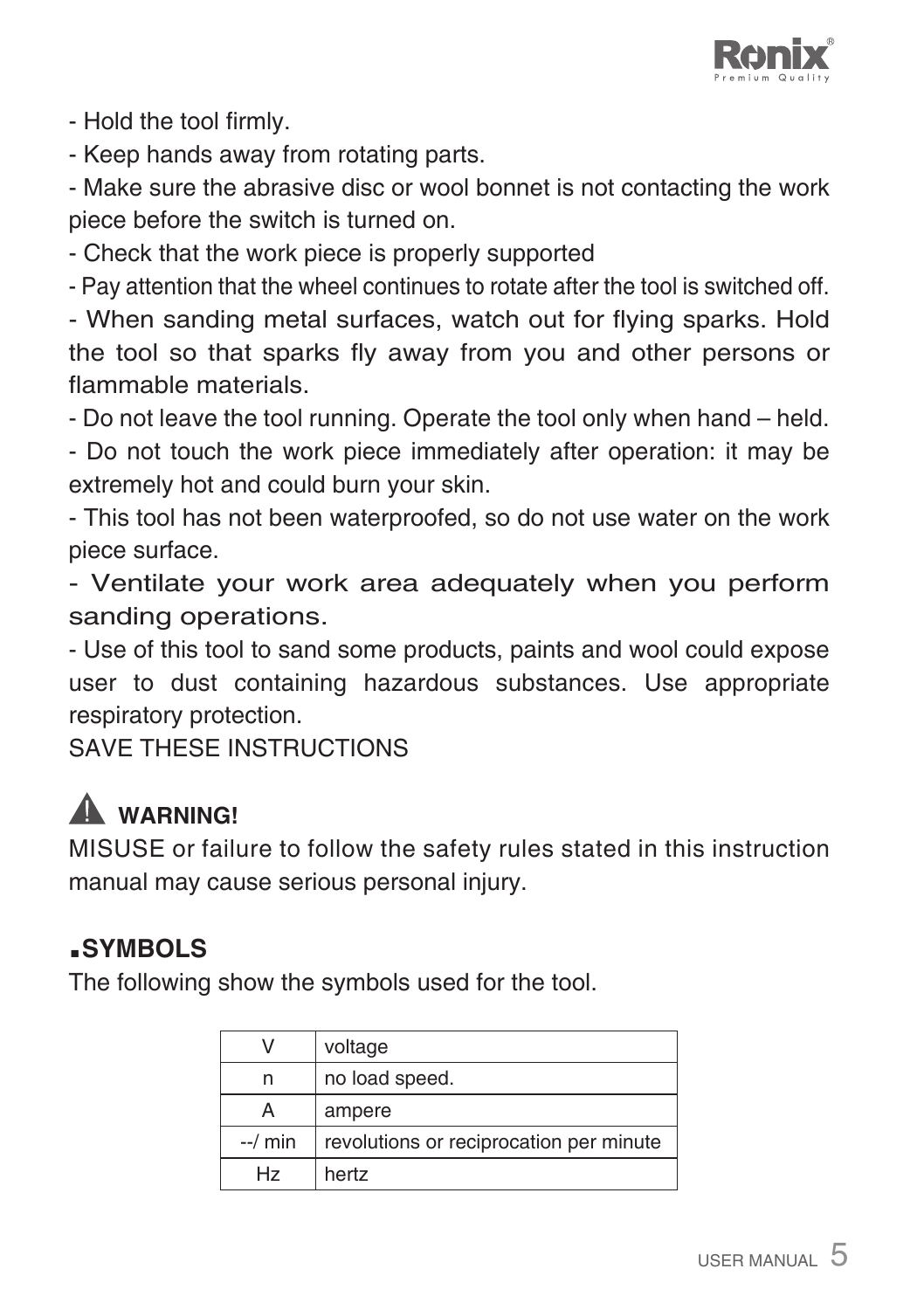

## **CLASS II CONSTRUCTION**

### **.INSTALLING OR REMOVING WOOL BONNET**

## **A** CAUTION:

Always be sure that the tool is switched of and unplugged before installing or removing wool bonnet.

1) To install the wool bonnet, press the lock shaft and screw the wool bonnet onto the spindle click wise until cannot rotate, then let the lock shaft come back the original position.

2) To remove the wool bonnet, only operate the tool according to installing procedure in reverse.



### **.INSTALLING THE LOOP HANDLE**

Always install the loop handle on the tool before operation. Hold the tool's switch handle and the loop firmly with both hands during operation. Install the loop handle so that its protrusion will fit into the matching hole in the tighten them with the hex wrench. The loop handle can be installed in two different directions whichever is convenient for your work.

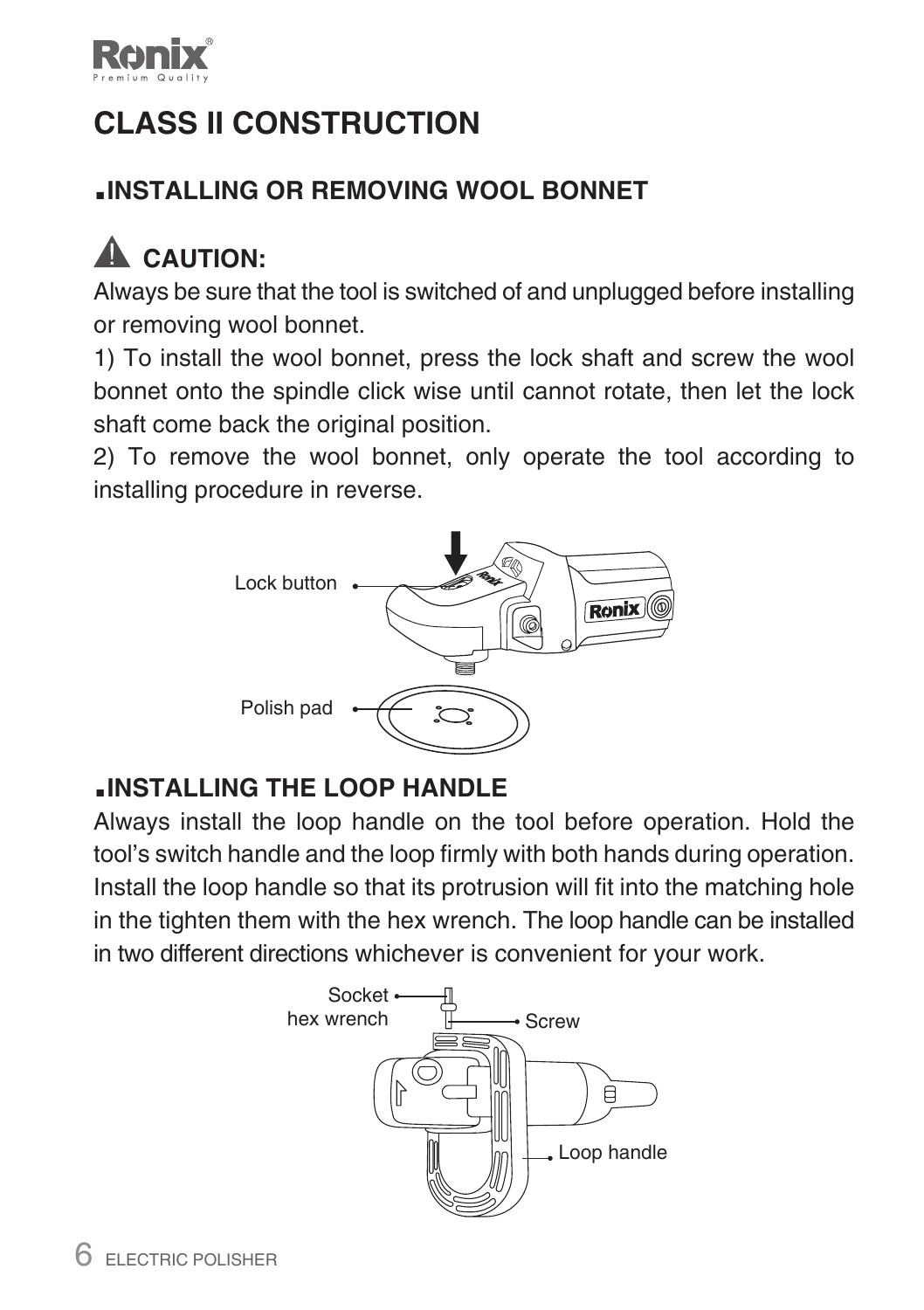

### **.SWITCH ACTION**

## A CAUTION:

- Before plugging in the tool, always check to see that the switch trigger actuates properly and returns to the "OFF" position when released.

- Switch can be locked in "ON" position for ease of operator comfort during extended use. Apply caution when locking tool in "ON" position and maintain firm grasp on tool.

1) To start the tool, simply pull the switch trigger. Tool speed is increased by increasing pressure on the switch trigger. Release the switch trigger to stop. 2) For continuous operation, pull the switch trigger and then push in the locked position, pull the switch trigger fully, then release it.



### **.SPEED ADJUSTING DIAL**

1) This tool is equipped with electronic adjusting switch. Usually be set on "1" position before starting.

2) The tool speed can be changed by turning the speed adjusting dial to a given number setting from 1 to 6.(At the time when the switch trigger is fully pushed.)

3) Higher speed is obtained when the dial is turned in the direction of number6. And lower speed is obtained when it is turned in the direction of number 1.



Speed adjusting dial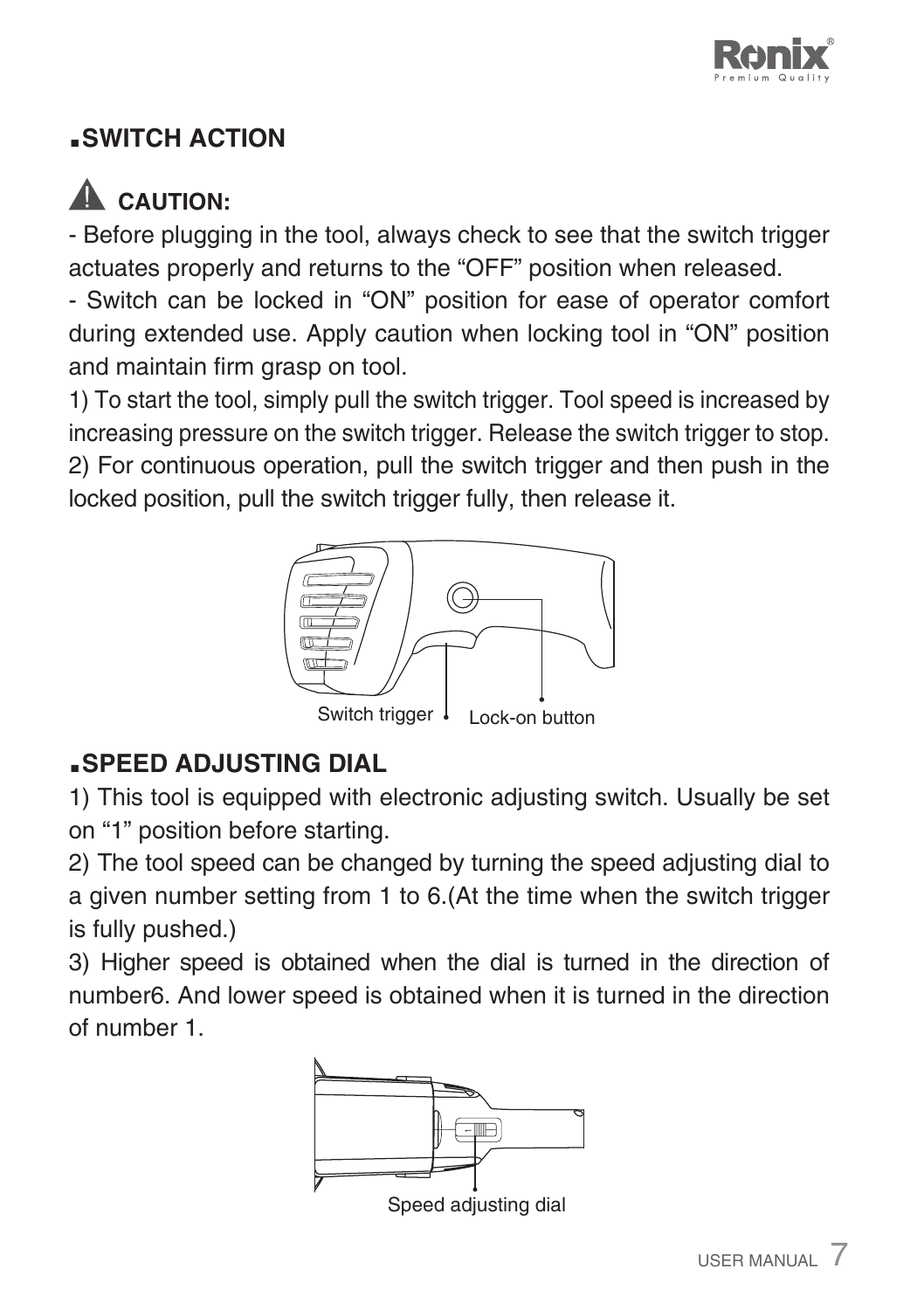

### **.EFFECTIVE AND SAFE FOR POLISHING**

1) Hold the tool firmly. Turn the tool and the apply the wool bonnet to the work piece. In general, keep the wool bonnet at an angle of about 15 degrees to the work piece surface. Apply slight pressure only as same as the weight of tool. Excessive pressure will result in poor performance and overloading.

2) The tool will get good performance for polishing the curve and flat surface.

### **MAINTENANCE & DAILY CARE**

## A CAUTION:

Always be sure that the tool is switch off and unplugging before attempting to perform inspection and maintenance.

1) The tool and its air vents have to be keep clean, regularly clean the tool's air vents or whenever the vents start to become obstructed.

2) Check the all screws if loosened or not periodically.

3) Check the cord insulation if broken or not.

### **.REPLACING CARBON BRUSHES**

1) Remove and check the carbon brushes regularly. Replace when the tool occur obvious sparks or ear down to the limit mark.

2) Both carbon brushes should be replaced at the same time. Use only Ronix brushes provided

3) Use a screwdriver to remove the brush holder caps. Take out the worn carbon brushes, insert the new ones and secure the brush holder caps.

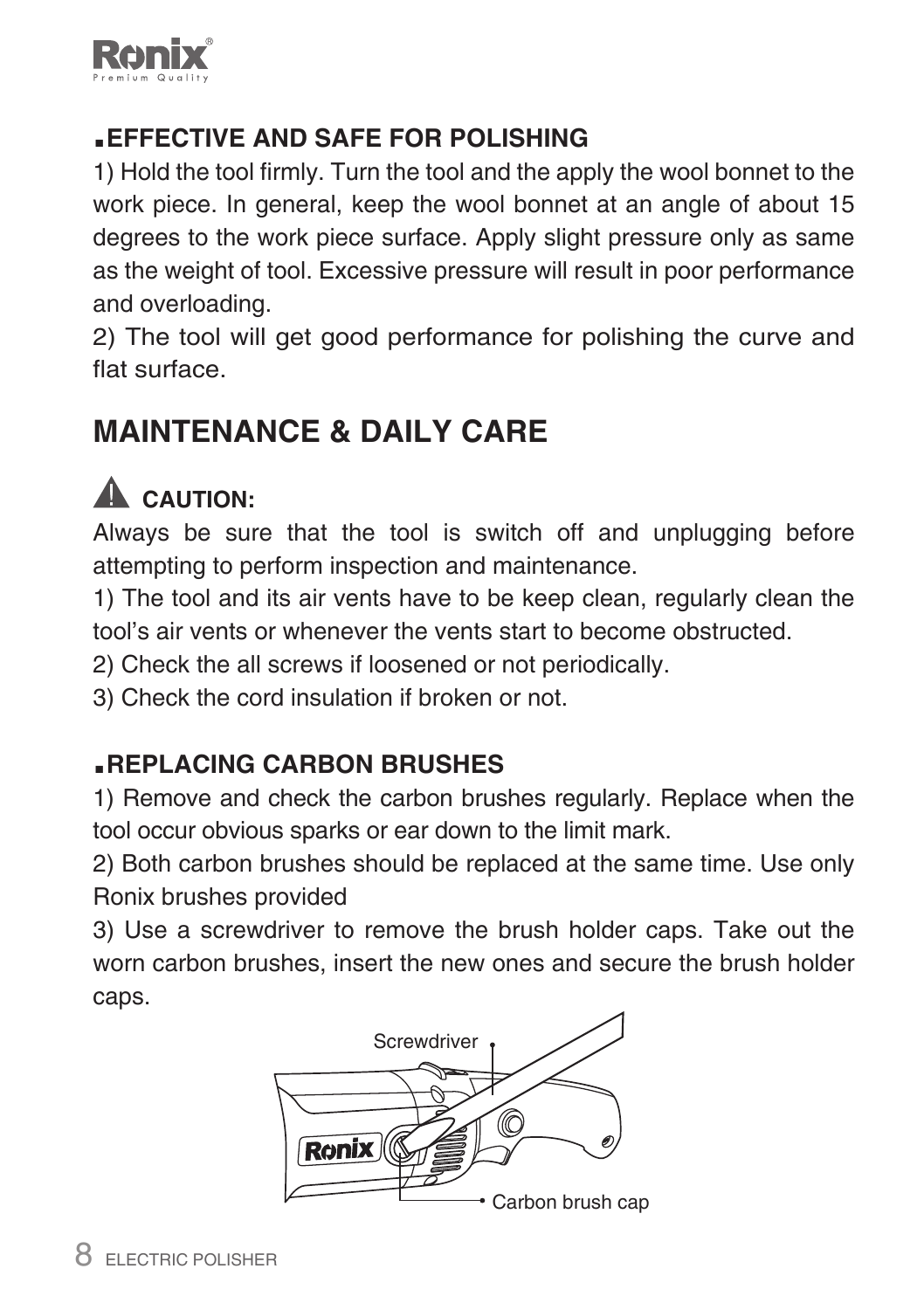

# A CAUTION:

Be sure to re-install the knob after inserting new carbon brush.

After replacing brushes, plug in the tool break in brushes by running tool with no load for about ten minutes. Then check the tool while running, when releasing the switch trigger. If the tool is not working well, ask your local center for repair.

To maintain product SAFETY and RELIABLITY, repairs, and other maintenance or adjustment should be performed by Authorized service centers.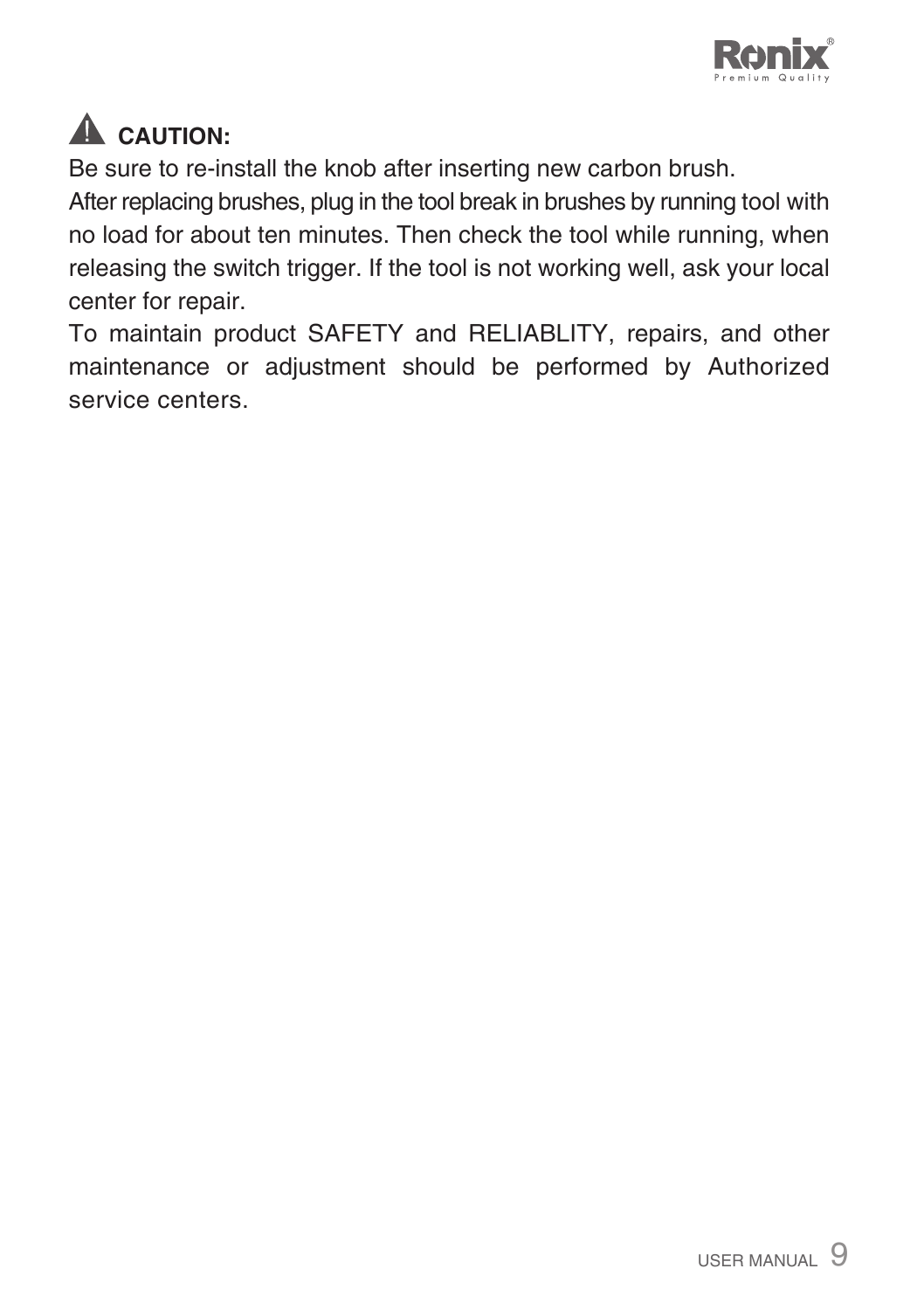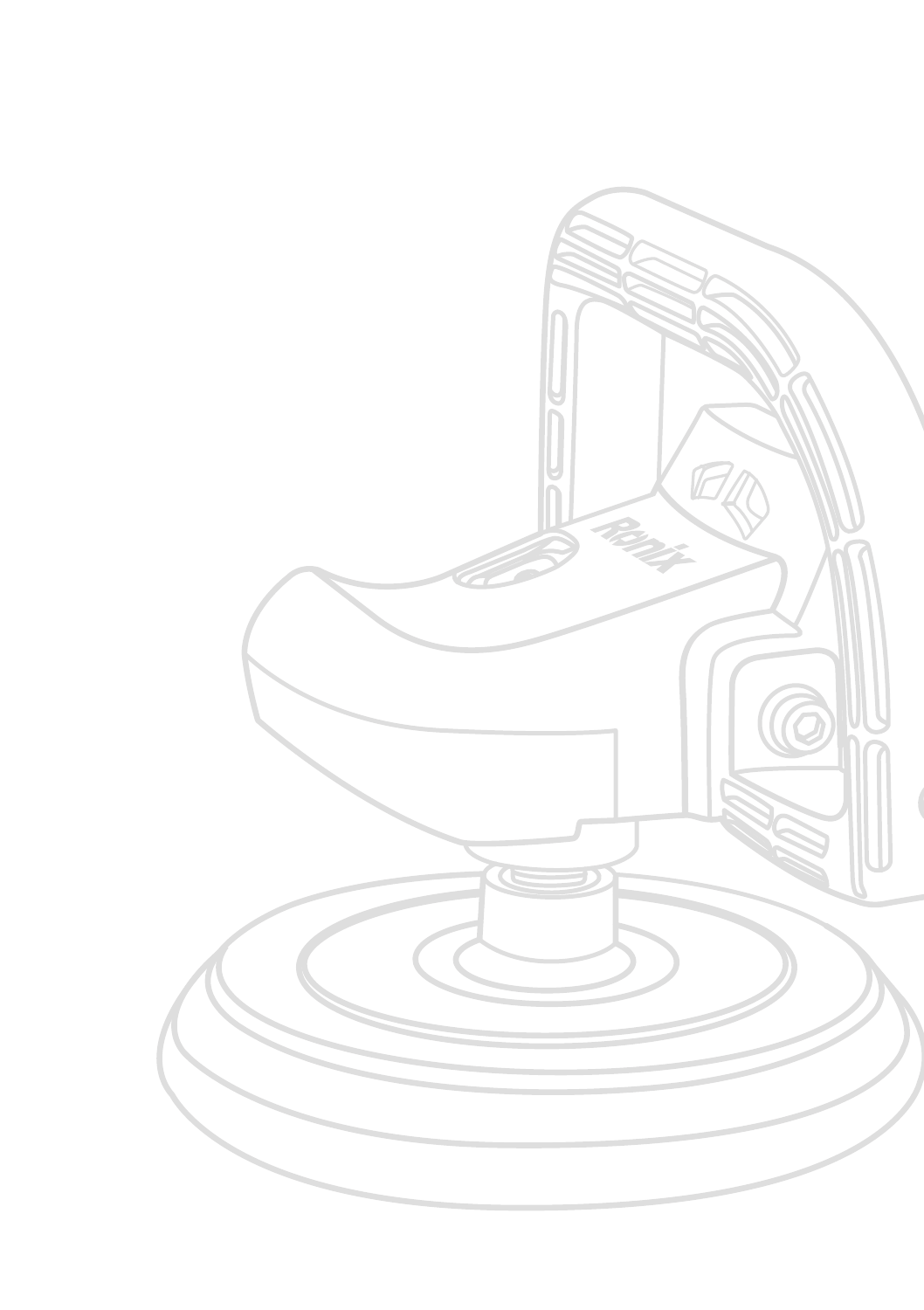